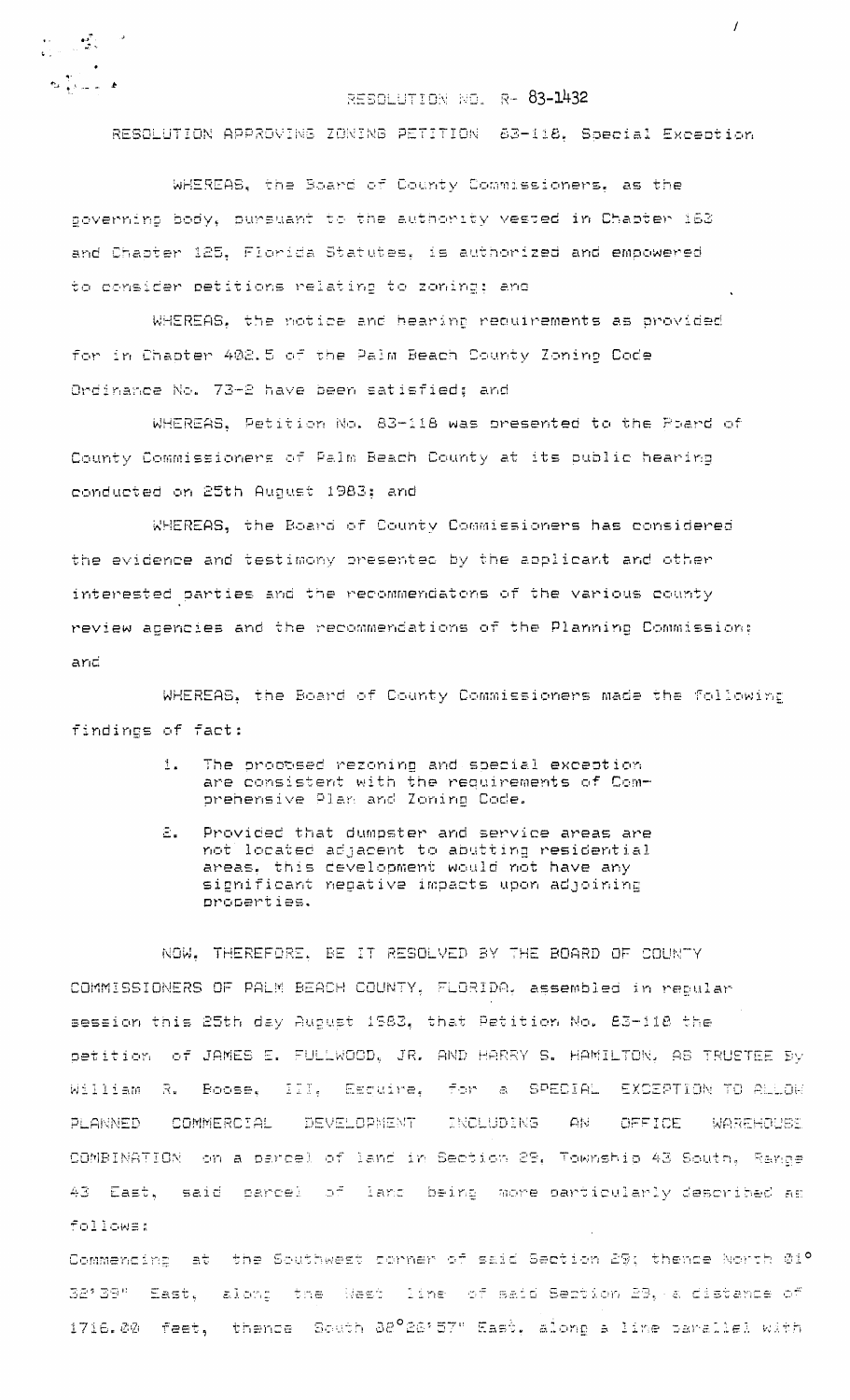and  $1716.00$  feet Northerly of, as measured at right-angles-to, the  $\overline{a}$ South line of the Southwest 1/4 of said-Section 29, a distance of 228.43 feet to a point in the East right-of-way line of Old Congress Avenue, as recorded in Official Record Book 1421, Pages 307 through 316. inclusive, said boint being the Southwest corner of Castles Congress Avenue Addition, an unrecorded subdivision, and the Point of Beginning: thence, North 00°09'20" East, along said East right-of-way line, and along the West boundary of said-Castles-Congress-Avenue a distance of 92.52 feet to the Southwest corner of Addition. unrecorded Lot 6 of said Castles Congress Avenue Addition; thence, South 88° 26' 57" East, along the South line of unrecorded Lots 5 and 6 of said subdivision, a distance of 143.84 feet to the Southeast commen of unrecorded Lot 5 of said subdivision; thence, North 01 22' 39" East. along the East line of said Lot 5, a distance of 72.50 feet to the Northeast corner of said Lot 5; thence, North 88°26'57" West, along the North line of said Lots 5 and 6 of said subdivision, a distance of 145.60 feet to the intersection with the said East right-of-way line of Avenue; thence, North 00° 09'20" East, along said  $01d$ Congress right-of-way line, a distance of 138.90 feet to the Point of Curvature a curve to the Left, having a radius of 392.54 feet; thence, of Northerly along said-curve, and continuing along said East right-of-way line, through a central angle of 03°49'23", a distance of 26.19 feet to a point in a line 2046.00 feet Northerly of, as measured at right angles to, the South line of the Southwest 1/4 of said Section 29; thence, South 88° 26'57" East, along said line, a distance of 440.44 feet; thence South 01°32'39" West, along a line 660 feet Easterly of, as measured at right angles to, the West line of said Section 29, a distance of 165.00 feet; thence, North 88 26'57" West, along a line 1881.00 feet Northerly of, as measured at right angles to, the South line of the Southwest 1/4 of said Sectin 29, a distance of 145.00 feet to Northwest corner of unrecorded Lot 2 of said Castles Congress Avenue Addition: thence, South 01  $32^\circ$  39" West, along the West line of said Lot 2 and along the West line of unrecorded Lot 11 of said subdivision, a distance of 165.00 feet; thence, North 88 26'57" West, along a line 1716.00 feet Mortherly of, as measured at right angles to, the South line of the Southwest 1/4 of said Section 29, a distance of 20.30 feet: thence, South 01° 32'39" West, parallel with the West line of said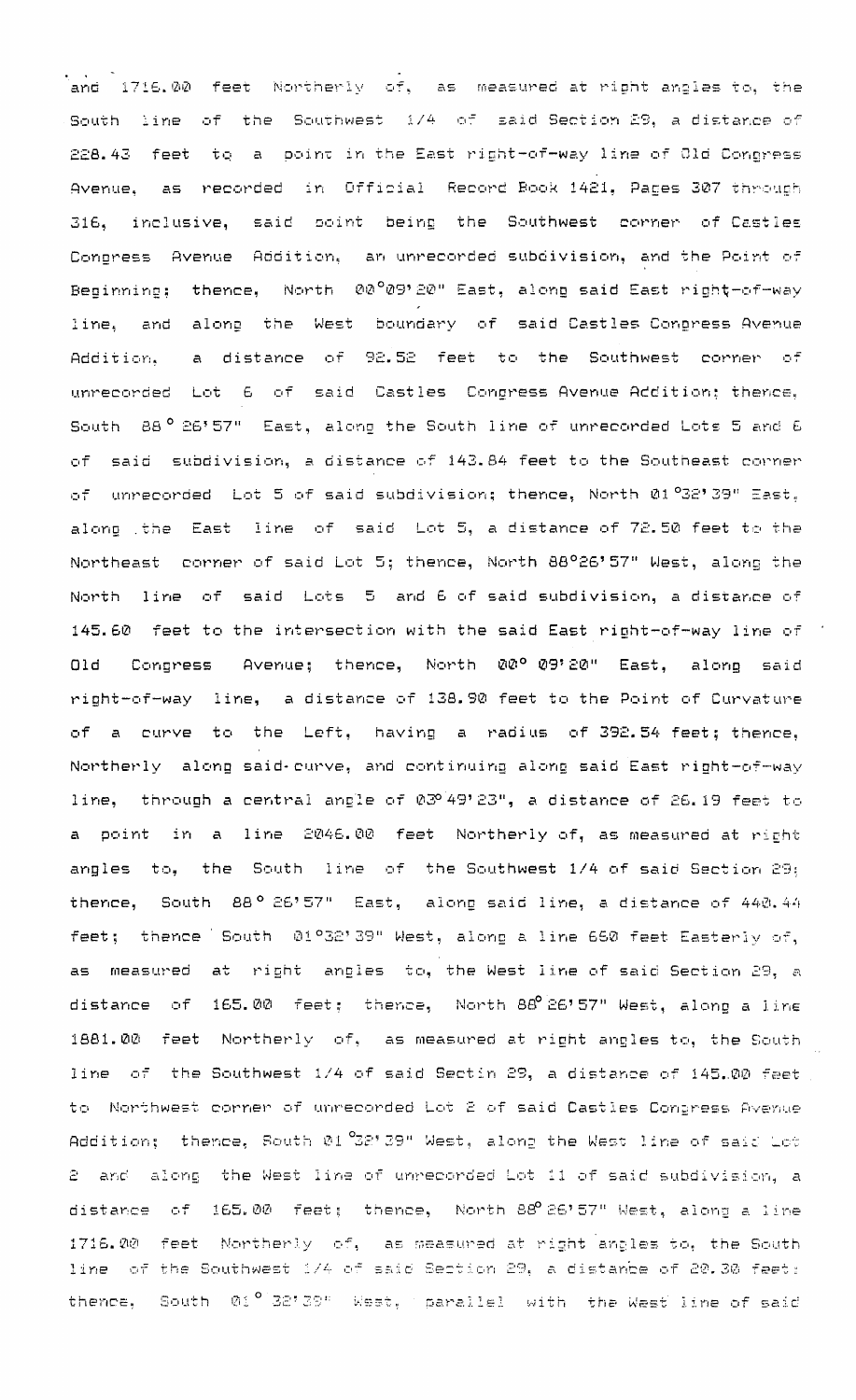Section 29, a distance of 241.81 feet; thence, North 880 30'56" West, along the South line of a certain 1.50 foot concrete curb and its Easterly and Westerly prolongations, a distance of 260.40 feet to the said East right-of-way line of Old Congress Avenue; thence, North 00° 09'20" Sast. alont said East right-of-way line, a distance of 242.19 feet to the Point of Beginning. Said property located on the east side of Cld Congress Avenua, approximately . 3 mile north of Belvedere Road was approved as advertised subject to the following conditions:

 $\mathcal{L}$ 

 $\gamma_{\rm in}$ 

 $\mathcal{A}^{\pm}$ 

 $\ddot{\phantom{a}}$ 

 $\frac{1}{2}$ 

- This development shall retain onsite 85% of the storm<br>water runoff generated by a three (3) year storm per<br>requirements of the Permit Section, Land Development  $\mathbb{Z}^{\mathbb{Z}^{\times}}$ Division.
- The developer shall construct, concurrent with a paving Ē. and drainage permit issued from the office of the County Engineer,

At the intersection of Congress Avenue and Old Congress Avenue at both north and south intersections, left turn lanes, north approach, and left turn lanes, east approach, per the County Engineer's approval.

- $\mathbb{B}$ . The developer shall contribute Ten Thousand Four Hundred and Twenty-Five Dollars (\$10,425.00) toward the cost of meeting this project's direct and identifiable<br>impact, to be paid at the rate of \$.25 per square foot.
- The developer shall take reasonable precautions during  $\Delta_{\rm{L}}$ the development of this property to insure that fugitive particulates (dust particles) from this project do not become a nuisance to neighboring properties.
- $\epsilon$ . The developer shall take necessary measures during the development of this property to prevent pollutant runoff to neighboring and nearby surface waters.
- The proposed site plan shall be redesigned to provide E. for separation between surrounding residential property and all loading, dumpster, and service areas by buildines and/or service courts and to provide for more pervious areas to meet on-site retention requirements.

Commissioner Wilken , moved for approval, The motion  $r.f.$ the petition. was seconded by Commissioner Koehler , and upon being put to a vote. the vote was as follows:

|  |                        | Pecty E. Evatt. Chairman    | $--$ ABSENT |
|--|------------------------|-----------------------------|-------------|
|  |                        | Ken Soillias, Vice Chairman | $---$ AYE   |
|  |                        | Dennie P. Koehler, Member   | $- AYE$     |
|  | Dorothy Wilken, Member |                             | $-- AYE$    |
|  | Bill Bailey, Member    |                             | $--$ ABSENT |
|  |                        |                             |             |

The foregoing resolution was declared duly gassed and adopted this 8th day of November, 1983 , confirming action of 25th August 1983.